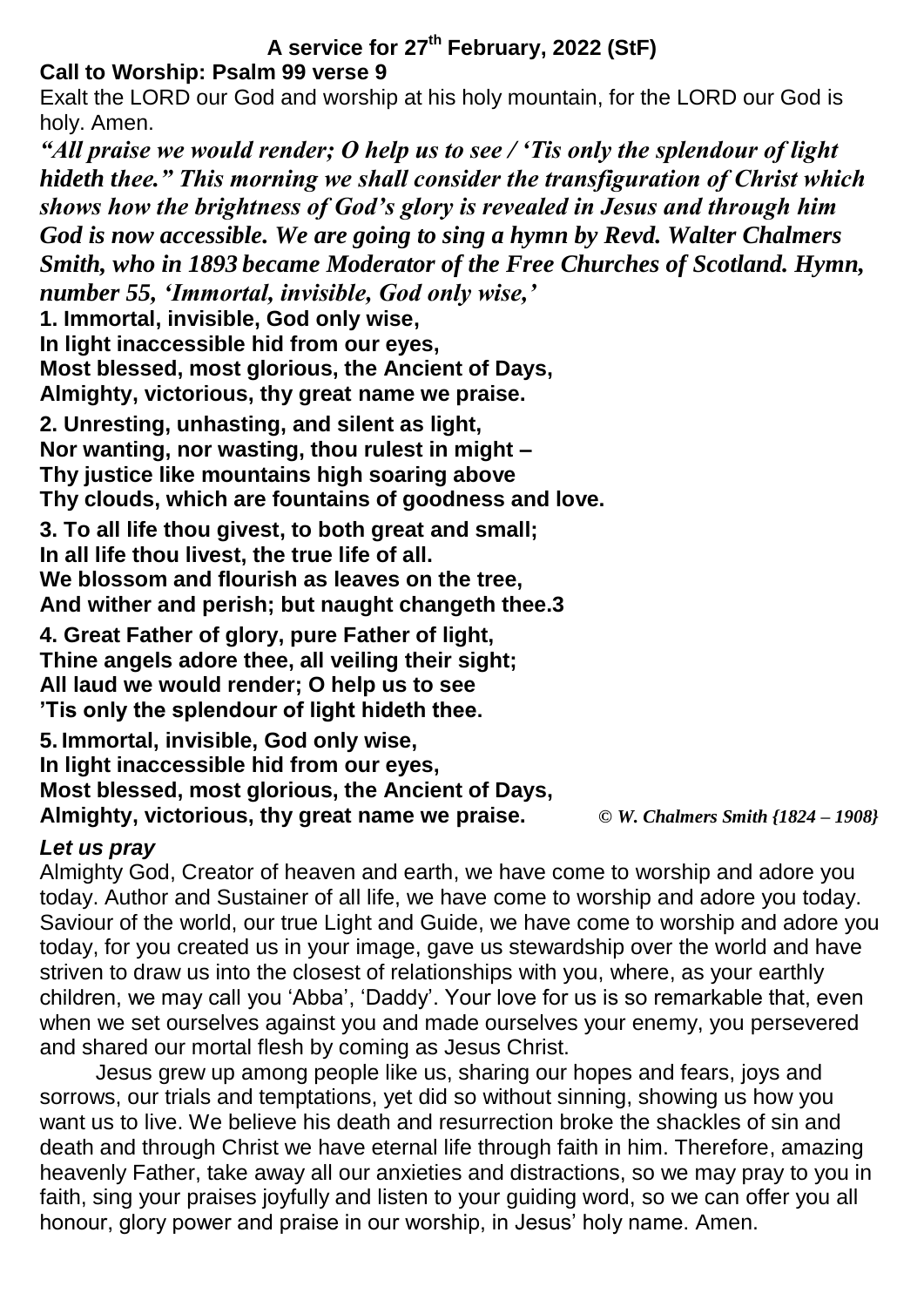#### *Let us offer a prayer of thanksgiving and confession to the Lord. When I say, 'Lord, in your mercy', please reply, 'Hear our prayer'.*

Heavenly Father, thank you for your boundless, steadfast love that has not only given us a beautiful, self-sustaining planet on which to live, but offers us blessings day-byday. Thank you for opportunities and experiences that fulfil us, for challenges that shape our character and for people who have blessed us by their example and lovingcare. Most of all, thank you for loving us at times when we are faithless, loveless and unlovable.

## *'Lord, in your mercy' ……………. 'Hear our prayer'.*

Merciful Lord, we ask you to pardon and restore us as we recall times when we have not loved you wholeheartedly, when we have ignored your call to serve you, when we have failed to care for our neighbours as we know we ought, especially when they are in distress, or need help. Forgive us, too, when we try to justify our sinfulness, rather than do what we know we should. Help us to change our ways, to become less self-centred and more Christ-centred.

# *'Lord, in your mercy' ……………… 'Hear our prayer'.*

Gracious and faithful God, we believe that you have heard our prayer and have not only forgiven us, but you call us to follow you once more, unburdened by guilt. Therefore, Lord, as you offer us a fresh start, fill us now with the power of the Holy Spirit to love and serve both you and our neighbours faithfully and joyfully in the blessed name of Christ Jesus our Lord and Friend. Amen.

## *We shall say the prayer our Lord taught his disciples:*

**Our Father, who art in heaven, hallowed be thy name; thy kingdom come; thy will be done; on earth as it is in heaven. Give us this day our daily bread. And forgive us our trespasses as we forgive those who trespass against us. And lead us not into temptation, but deliver us from evil. For thine is the kingdom, the power and the glory, for ever and ever. Amen.**

*We shall sing a hymn written in 1952 by George Wallace Briggs to celebrate the publication of the Revised Standard Version of the Holy Bible. Hymn number 157, 'God has spoken – by his prophets,'*

**1. God has spoken – by his prophets, Spoken his unchanging word, Each from age to age proclaiming God, the one, the righteous Lord. 'Mid the world's despair and turmoil One firm anchor holds us fast: God is King, his throne eternal, God the first and God the last.**

**2. God has spoken – by Christ Jesus, Christ, the everlasting Son, Brightness of the Father's glory, With the Father ever one; Spoken by the Word incarnate, God from God, ere time was born, Light from Light, to earth descending, Man, revealing God to all.**

**3. God has spoken – by his Spirit, Speaking to our hearts again,**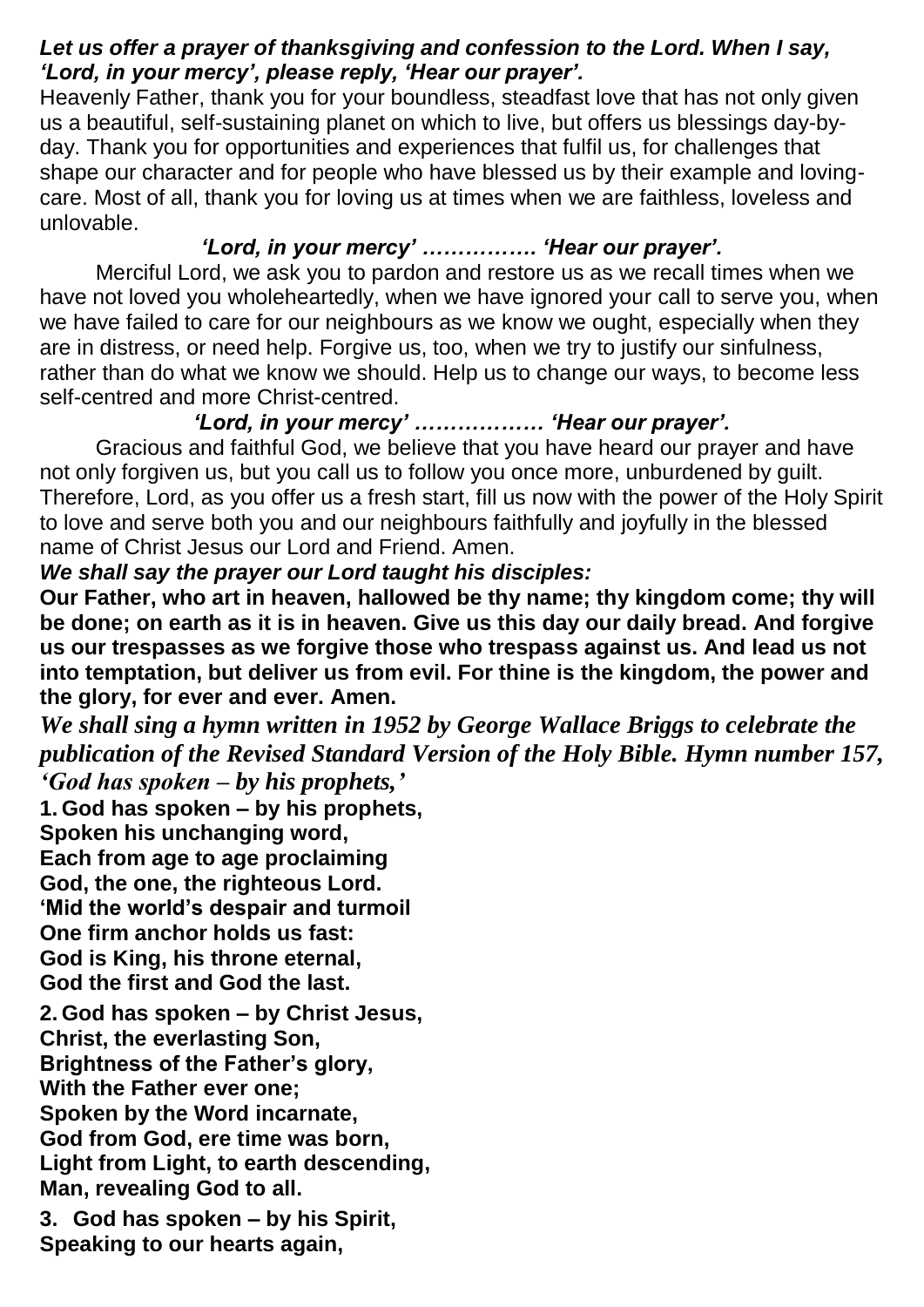**In the age-long word expounding God's own message, now as then. Through the rise and fall of nations One sure faith is standing fast; God still speaks, the Word unchanging, God the first and God the last.** *© George Wallace Briggs (1875 – 1959)*

#### *We come now to our prayers of intercession. Let us pray.*

Heavenly Father, every day you bless us with your love, so in response we offer ourselves to act as your earthly hands. We recognize that our own powers are limited and confess that at times the brokenness of our world threatens to overwhelm us. However, we are not afraid to ask you to reach out to inspire people with more ability, power and influence who can heal the suffering we see around us, for we know that to you all things are possible.

Lord, give us the courage to play what part we can to build a better world by campaigning against injustice, by doing all we to relieve poverty, by using the earth's resources more carefully and by learning to share them, rather than fighting over them.

We pray for people from the Developing World who are desperately short of COVID19 vaccines, at the same time that surplus vaccines are becoming time-expired in warehouses. We pray that leaders of nations that have excess vaccines will take steps for them to be distributed, not only to protect our poorer brothers and sisters against coronavirus, but so fewer strains of COVID emerge to threaten us.

Lord of shalom, we pray for peace in a time of heightened tensions between Ukraine and Russia which could spill into open conflict. May negotiators find ways to de-escalate the current situation and find ways in which Russia and Ukraine can coexist peacefully. Indeed, we pray that you will teach the leaders of all nations to find better ways of resolving differences with neighbours, rather than resorting to force. May they learn to rule with justice and mercy, for only then can true peace prevail.

Remember, O Lord, all victims of warfare, terrorism and persecution. Grant them the support and encouragement they need to find healing in body, mind and spirit as well as being able to rebuild their lives. Hear our prayers for our brothers and sisters who endure discrimination because of their race, colour or creed and help us work to end prejudice by our own example of loving-kindness.

We pray for the people of Afghanistan, Ethiopia, Yemen and Sudan where famines and conflicts threaten the lives of millions. We ask that governments and relief agencies are able and willing to avert large-scale catastrophes in these countries.

Gracious Lord, look with compassion on people who are sick in body, mind, or spirit, particularly those whose condition has been worsened as a result of a lack of treatment during the last two years of pandemic. Help them find healing, renewed strength and hope, not only as a result of professional care and support they may receive, but by experiencing your loving presence in their need.

Lord, hear our prayer for people who have lost loved-ones directly because of COVID19, for others who have lost loved-ones for other reasons during this pandemic and for whom funerals and mourning have been restricted; we pray for neighbours who are suffering from long COVID19, depression and anxiety, for all who have who lost work, or who are burdened by debt because lockdown; we think of neighbours who are lonely, afraid, or who feel abandoned, people whose relationships have broken down and, not least of all, children whose education and wellbeing have been seriously harmed during the pandemic.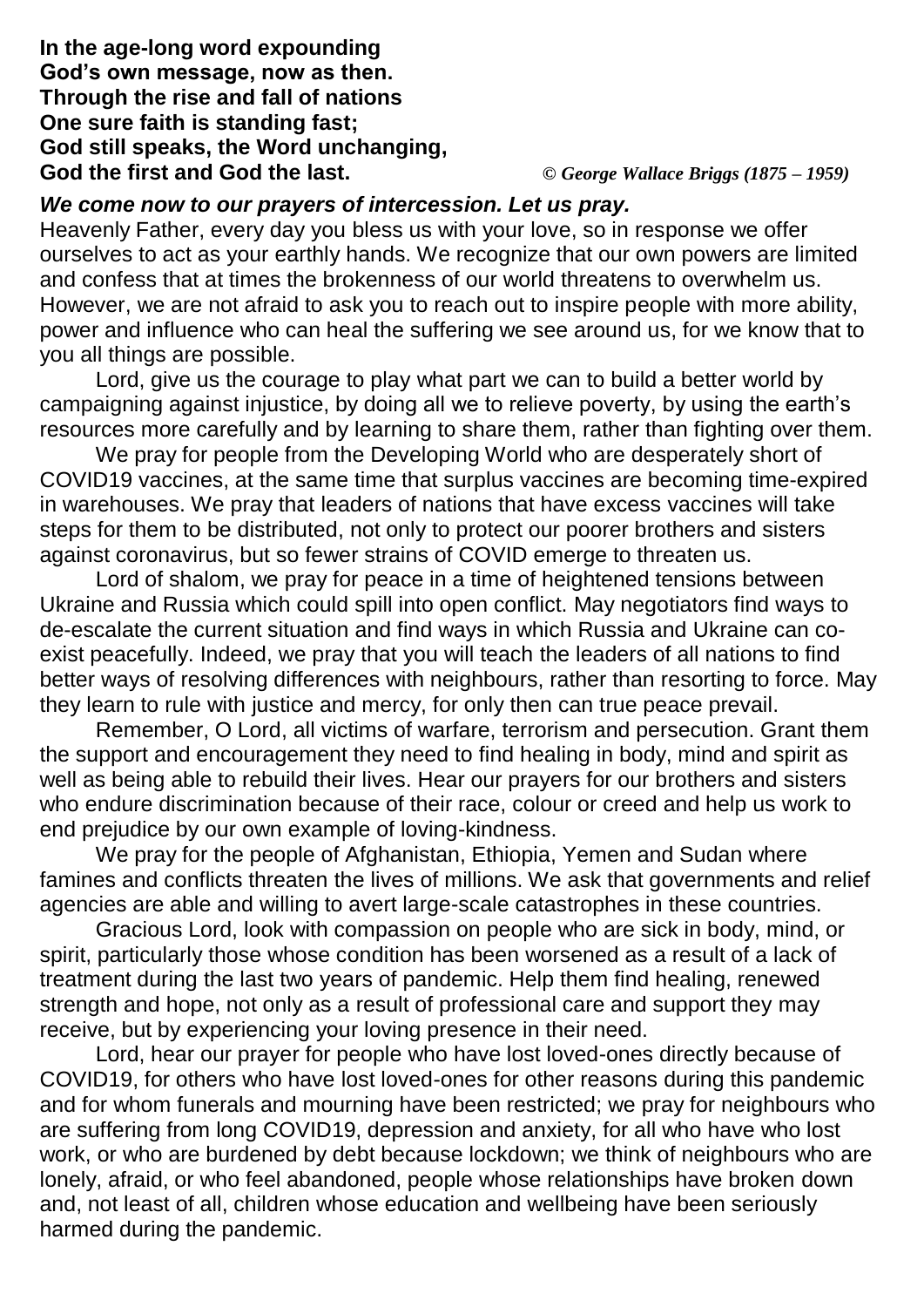In a time of silence, we bring to mind people around us who are in special need of your care and, as we name them before you, we are confident you will know their needs and will reach out to them in loving-kindness: ………………………………………….. Lord, wherever possible, help us to offer them practical support and friendship and embrace everybody for whom we pray with the warmth of your love, offering them healing, courage, comfort and lasting peace.

Holy God, we pray for our church, churches in our district and, indeed, the World Church as we begin to emerge from the shadow of coronavirus. Help us learn new, effective ways to serve our communities and to reflect the goodness and grace of Jesus by serving him with united, faithful hearts.

Lord, may we never forget the people who have worked steadfastly to support us throughout this pandemic: workers in the NHS, carers both in homes and in the community, scientists who are developing both anti-COVID vaccines and medicines, besides the army of key-workers in production, transportation, warehousing and retail throughout the country. Bless them all and may they remain successful and safe in their work.

Abba, Heavenly Father, bless us, our friends and our families. Keep us safe in your care and help us to share the abundance of your love with our neighbours, so our lives bring you honour through Christ Jesus our Lord and friend. Amen.

#### **Our Gospel reading is Luke chapter 9 verses 28 to 43**

About eight days after Jesus said this, he took Peter, John and James with him and went up onto a mountain to pray. As he was praying, the appearance of his face changed, and his clothes became as bright as a flash of lightning. Two men, Moses and Elijah, appeared in glorious splendour, talking with Jesus. They spoke about his departure, which he was about to bring to fulfilment at Jerusalem. Peter and his companions were very sleepy, but when they became fully awake, they saw his glory and the two men standing with him. As the men were leaving Jesus, Peter said to him, "Master, it is good for us to be here. Let us put up three shelters—one for you, one for Moses and one for Elijah." (He did not know what he was saying.) While he was speaking, a cloud appeared and enveloped them, and they were afraid as they entered the cloud. A voice came from the cloud, saying,

"This is my Son, whom I have chosen; listen to him." When the voice had spoken, they found that Jesus was alone. The disciples kept this to themselves, and told no one at that time what they had seen.

The next day, when they came down from the mountain, a large crowd met him. A man in the crowd called out,

"Teacher, I beg you to look at my son, for he is my only child. A spirit seizes him and he suddenly screams; it throws him into convulsions so that he foams at the mouth. It scarcely ever leaves him and is destroying him. I begged your disciples to drive it out, but they could not."

"O unbelieving and perverse generation," Jesus replied, "how long shall I stay with you and put up with you? Bring your son here." Even while the boy was coming, the demon threw him to the ground in a convulsion. But Jesus rebuked the evil spirit, healed the boy and gave him back to his father. And they were all amazed at the greatness of God. Amen.

## *We continue our worship with a hymn written by Thomas Troeger, professor of Christian communication at Yale Divinity school and a minister in both the*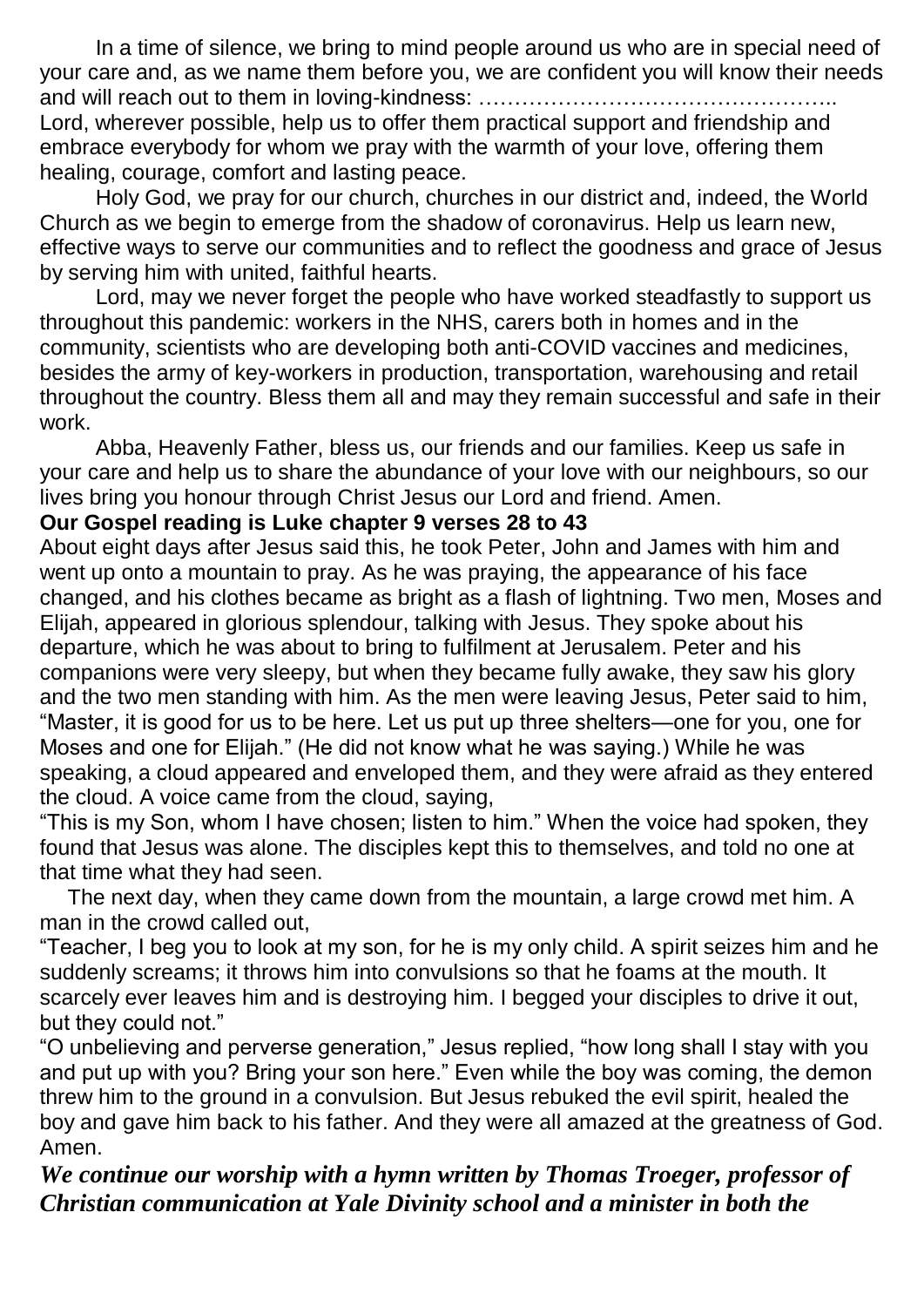*Presbyterian and Episcopal Churches of the USA. Hymn number 260, 'Swiftly pass the clouds of glory'.*

**1. Swiftly pass the clouds of glory, Heaven's voice, the dazzling light; Moses and Elijah vanish; Christ alone commands the height! Peter, James, and John fall silent, Turning from the summit's rise Downward toward the shadowed valley Where their Lord has fixed his eyes.**

**2. Glimpsed and gone the revelation, They shall gain and keep its truth, Not by building on the mountain Any shrine or sacred booth, But by following the Saviour Through the valley to the cross And by testing faith's resilience Through betrayal, pain, and loss.**

**3. Lord, transfigure our perception With the purest light that shines, And recast our life's intentions To the shape of your designs, Till we seek no other glory Than what lies past Calvary's hill And our living and our dying And our rising by your will.** *© Thomas Troeger (Born 1945)*

**Sermon:** *'"This is my Son, whom I have chosen; listen to him."'* **Luke 9: 35** In Exodus, we read how Moses' face glowed so much after he had spoken to God on Mount Sinai the Israelites were afraid to approach him, so he veiled his face, except in the presence of the Lord. On the other hand, in Luke's account of the transfiguration it was Jesus' whole being that was irradiated with dazzling light as he prayed upon a mountain, witnessed by Peter, James and John, his inner-circle of disciples. Jesus had taken his friends up the mountain while he prayed, shortly after Peter had declared Jesus to be the Messiah, 'the Christ of God' and after our Lord had told them of his imminent passion, death and resurrection.

Luke's gospel omitted Peter's dissention, but instead used the Transfiguration to corroborate Jesus' divinity. Whether or not the details of his clothes becoming as dazzling as a flash of lightning are meant literally, or are Luke's way of trying to describe the Shekinah, the power and glory of God in Jesus as he prayed, is difficult to determine. The most significant details are that Peter, James and John recognised the glory of God in both his transformed appearance as he prayed and in his meeting with Moses and Elijah. Notice how, just as in the Garden of Gethsemane, the disciples had been sleeping, so they awoke to see the Lord as a radiant figure in company with the giver of Law, Moses and the greatest prophet, Elijah. Both patriarchs met God on a mountain in the Scriptures, so it was appropriate that they should also meet Jesus 'in glorious splendour'. Elijah, Moses and Jesus spoke of Jesus' 'departure' which he would fulfil in Jerusalem. The Greek word used by Luke for departure, is **'exodos'**, showing that, *just as Moses had led God's people to freedom from slavery in*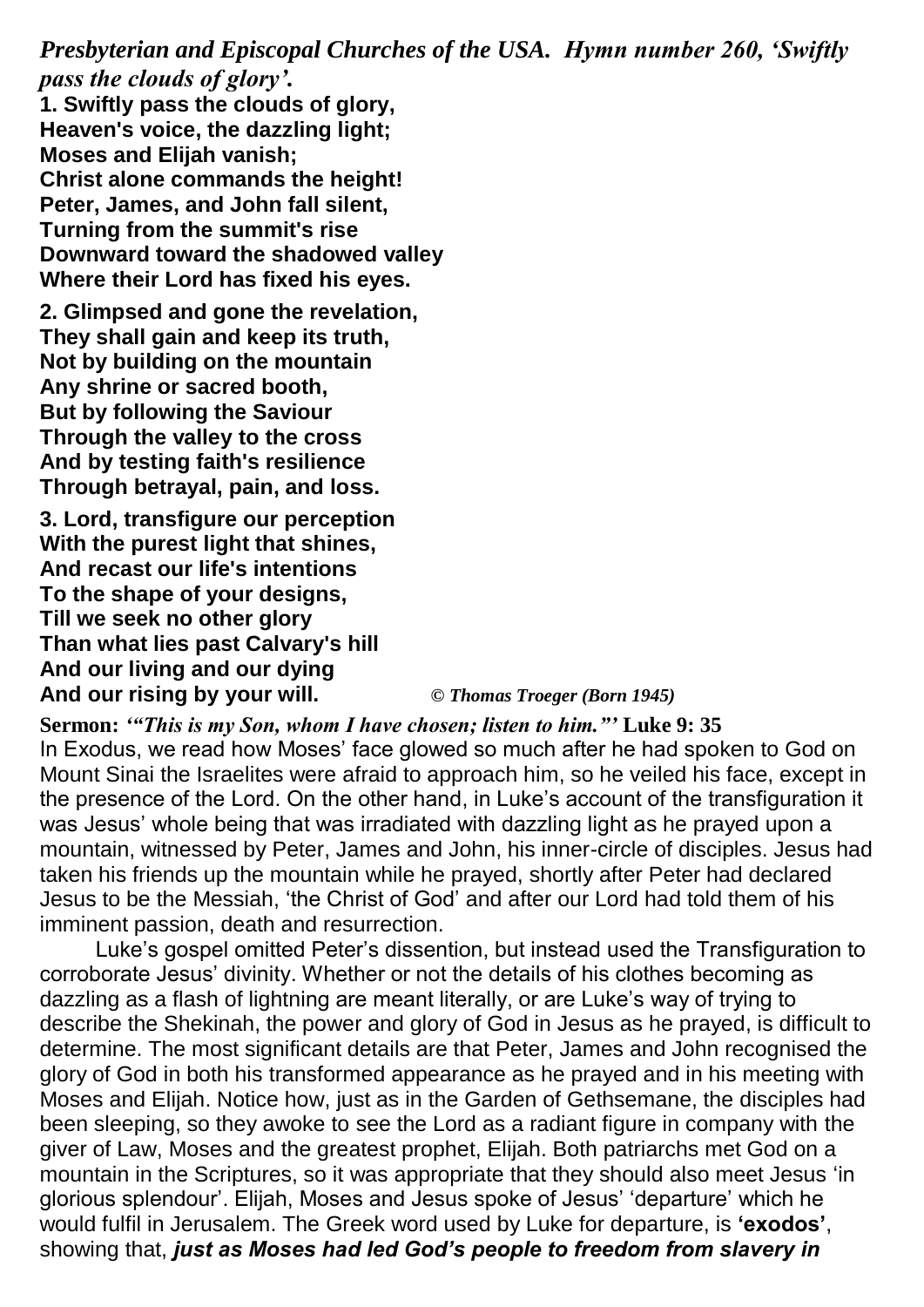*Egypt, so Christ would lead his people to freedom from slavery to sin.* Again, this reinforced Jesus' warnings of his coming passion, death and resurrection, without which God's salvation could not have been accomplished.

Needless to say, the three disciples were awestruck, but as always Peter felt obliged to say something. As he had seen the glory of God in Jesus, he wanted to prolong the experience, so he suggested that he and his friends should erect shelters for Christ, Moses and Elijah. However, the three holy figures were suddenly enveloped in cloud, leaving the disciples terrified as the voice of God commanded, "This is my Son, whom I have chosen; listen to him." Next instant they saw Jesus on his own and were so overcome by the experience that they told no one for some time, probably because they could find no way of expressing what they had witnessed.

Whilst we may not have experienced as profound an experience of Christ as did the three disciples, we may still find it difficult to share our faith in Jesus with others. It may be that we fear being mocked, or rejected. Perhaps we are afraid that our efforts to share the Good News will fail because of our lack of faith. When Jesus returned to the foot of the mountain, he was met with a complaint from an anxious father that the other nine followers had been unable to cure his epileptic son. Jesus was neither rebuking the father, nor his disciples, when he said, **"O unbelieving and perverse generation, how long shall I stay with you and put up with you?"** but the crowd generally. After all, the father clearly believed Jesus could cure the boy and the disciples had at least tried to cure him. Jesus' rebuke was for the crowd who would witness the healing, yet who would fail to see or acknowledge Jesus as the Messiah. We are challenged to be like Peter, James and John: to reflect upon Jesus' glory and grace, but then to share it, trusting that the Holy Spirit will give us the words to take Good News to our neighbours.

A significant aspect of the Transfiguration is the way in which Jesus made time to pray, even in the midst of his hectic ministry. Time and again we read of his going to a private place to pray, especially when he faced crises. I still find it difficult to sit quietly and reflectively when I pray, especially at work. I am aware that my life is often so busy that I feel guilty unless I am always on the go, so during Lent I'm going to try to use my time better.

As we approach Lent, rather than feeling obliged to give up something we enjoy, why not make time to be with God, rather than doing for God, to reflect upon something wonderful in his creation around us, to pray and praise him for all he does for us, to listen in that silence for any new direction he wants us to take? This, after all, sustained Jesus. Let's follow John Greenleaf Whittier's words:

> **"With that deep hush subduing all Our words and works that drown The tender whisper of thy call, As noiseless let thy blessing fall As fell thy manna down***".*

*May the radiance of the risen Lord transfigure and transform our discipleship to his glory and may we make the time and space to seek him in reflective prayer. Amen.*

*Our closing hymn is: 'Transfigured Christ, none comprehends'. It was penned in 1991 by Alan Gaunt, a Mancunian Congregational minister. We sing hymn number 261.*

**1. Transfigured Christ, none comprehends Your majesty, whose splendour stuns All waking souls; whose light transcends**